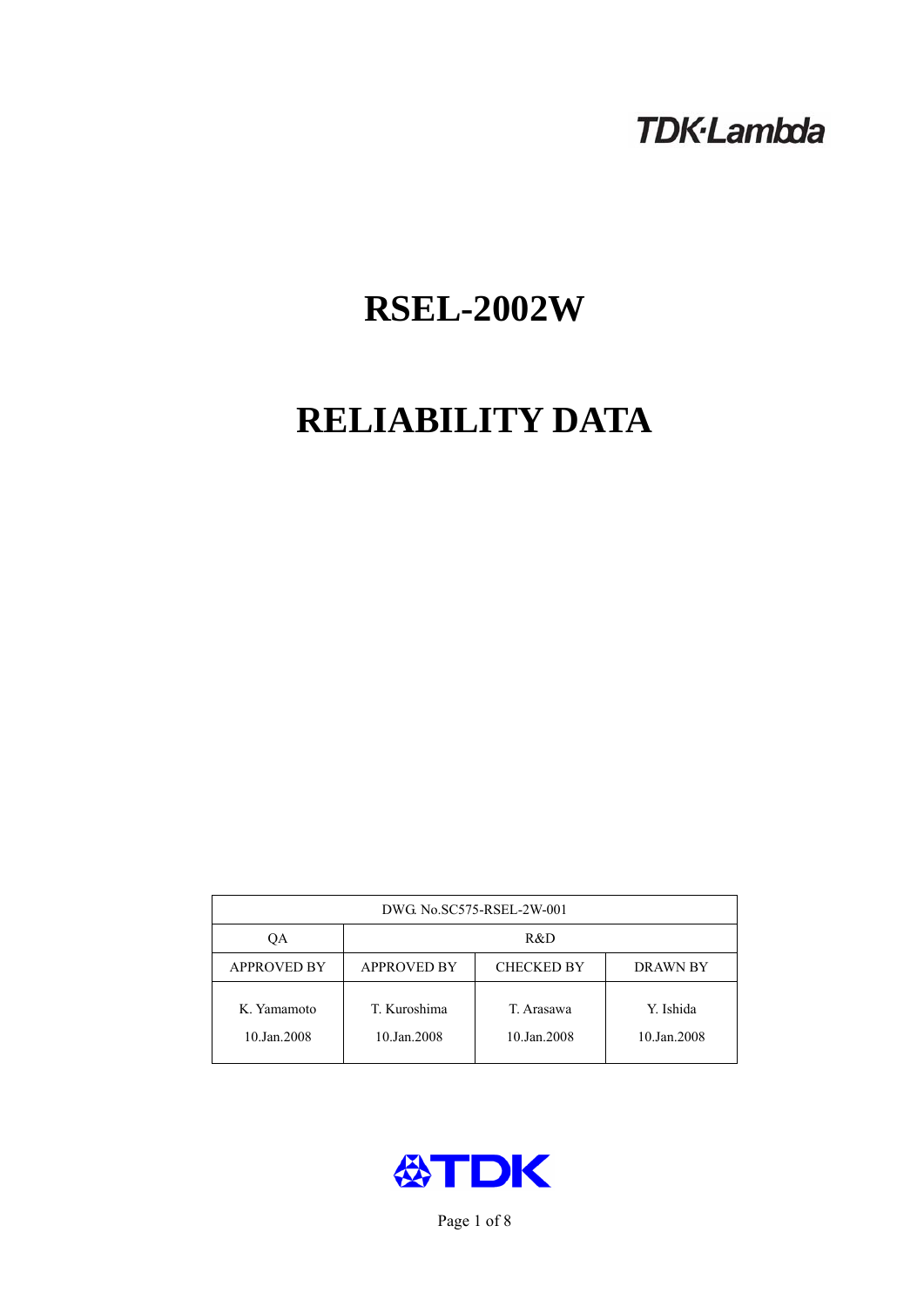#### **RSEL-2002W**

# **I N D E X**

|                                     | Page   |
|-------------------------------------|--------|
| 1. Calculated Values of MTBF        | Page-3 |
| 2. Vibration Test                   | Page-4 |
| 3. Heat Cycle Test                  | Page-5 |
| 4. Humidity Test                    | Page-6 |
| 5. High Temperature Resistance Test | Page-7 |
| 6. Low Temperature Storage Test     | Page-8 |

The following data are typical values. As all units have nearly the same characteristics, the data to be considered as ability values.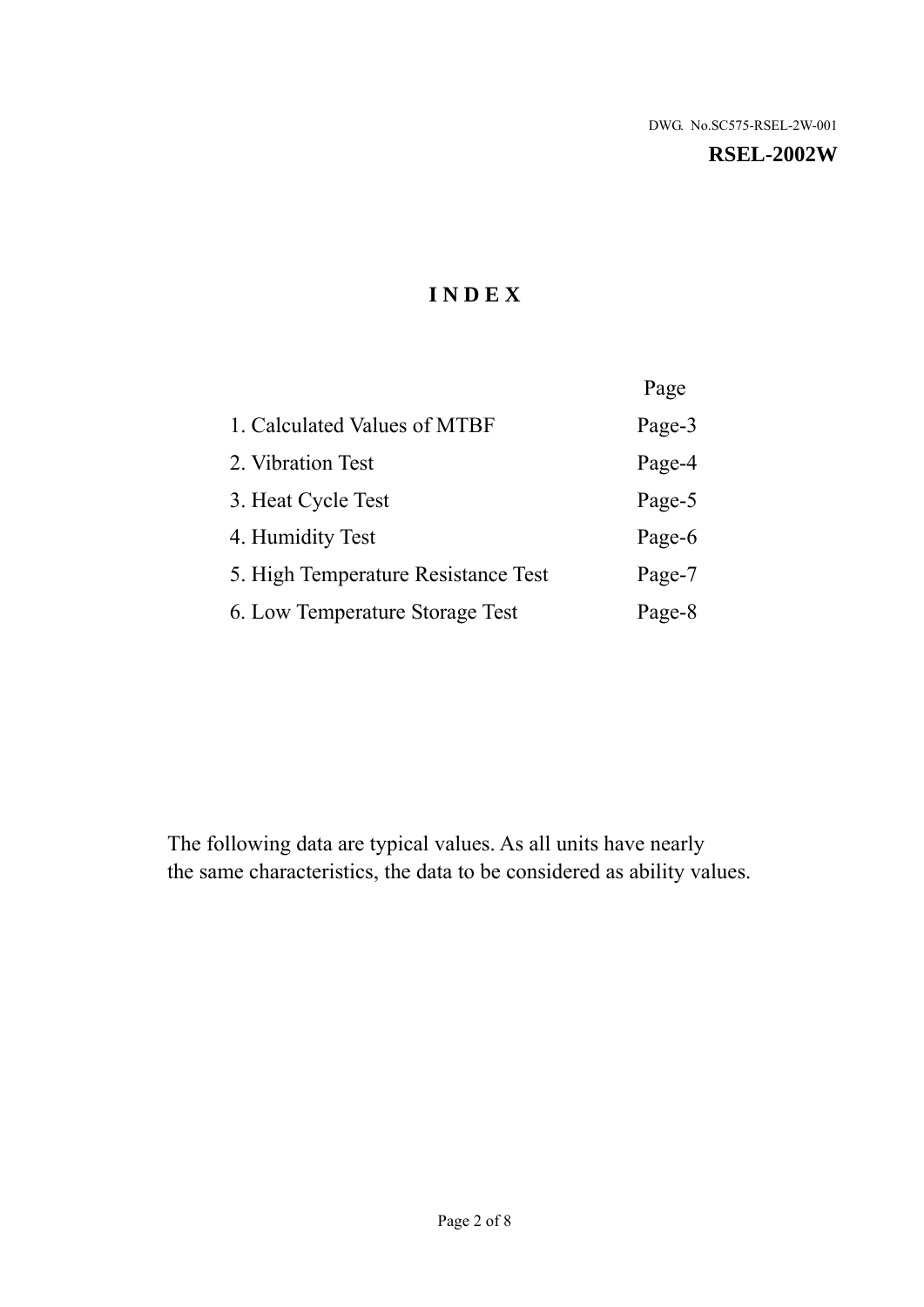#### **RSEL-2002W**

1. Calculated values of MTBF

MODEL : RSEL-2002W

(1) Calculating Method

 Calculated based on parts stress reliability projection of MIL-HDBK-217F NOTICE2.

Individual failure rates  $\lambda$  G is given to each part and MTBF is calculated by the count of each part.

$$
MIBF = \frac{1}{\lambda_{\text{equip}}} = \frac{1}{\sum_{i=1}^{n} N_i (\lambda_G \pi_Q)_i} \times 10^6 \text{ (hours)}
$$

| $\lambda$ equip | : Total equipment failure rate (Failure $/ 10^6$ Hours)                   |
|-----------------|---------------------------------------------------------------------------|
| $\lambda$ G     | : Generic failure rate for the $\hbar$ generic part                       |
|                 | (Failure/ $10^6$ Hours)                                                   |
| Ni              | : Quantity of <i>i</i> th generic part                                    |
| N               | : Number of different generic part categories                             |
| $\pi$ Q         | : Generic quality factor for the <i>i</i> th generic part ( $\pi Q = 1$ ) |

- (2) MTBF Values
	- GF : Ground, Fixed

 $MTBF = 9,978,048$  (Hours)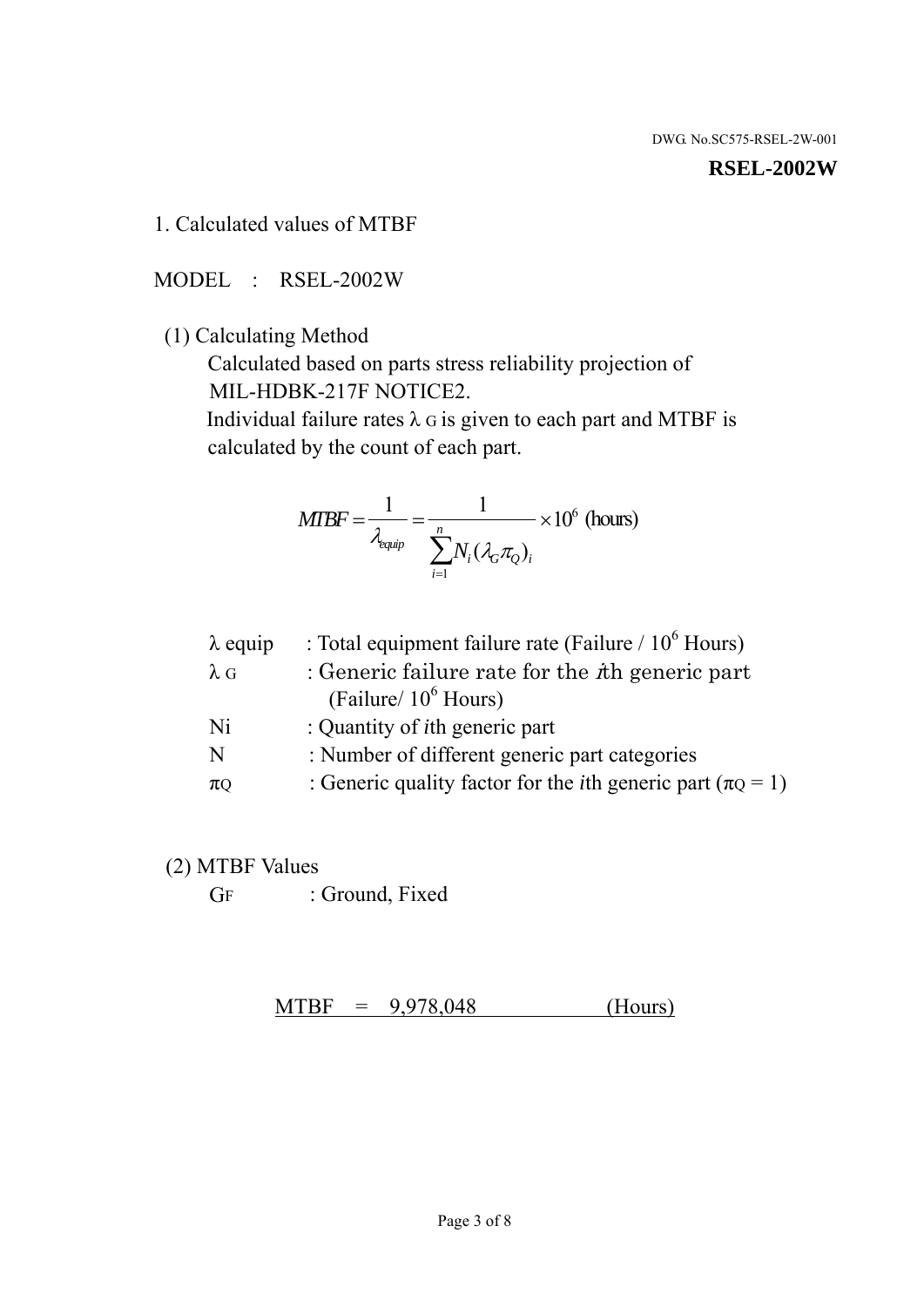#### **RSEL-2002W**

2. Vibration Test

### MODEL : RSEL-2002W (Representation Product : RSEL-2006W)

- (1) Vibration Test Class Frequency Variable Endurance Test
- (2) Equipment Used Controller VS-1000-6, Vibrator 905-FN ( IMV CORP.)
- (3) The Number of D.U.T. (Device Under Test) 5 units
- (4) Test Condition
	- · Frequency : 10~55Hz
	- · Amplitude : 1.5mm, Sweep for 1 min.
	- · Dimension and times : X, Y and Z directions for 2 hours each.

## (5) Test Method

Fix the D.U.T. on the fitting-stage

# (6) Test Results

PASS

#### Typical Sample Data

| . .                                |                                                         |                  |                     |                     |
|------------------------------------|---------------------------------------------------------|------------------|---------------------|---------------------|
| Check item                         | Spec.                                                   |                  | <b>Before Test</b>  | After Test          |
|                                    | Differential Mode: 25dBmin.                             | 1 MHz            | 47.70               | 47.24               |
|                                    |                                                         | 30 MHz           | 60.94               | 59.16               |
| Attenuation (dB)                   | Common Mode: 25dBmin.                                   | 1 MHz            | 37.62               | 37.84               |
|                                    |                                                         | $10 \text{ MHz}$ | 55.26               | 55.38               |
| Leakage Current (mA)               | Line1<br>$1mA$ max. $(250V, 60Hz)$<br>Line <sub>2</sub> |                  | 0.30                | 0.29                |
|                                    |                                                         | 0.30             | 0.29                |                     |
| DC Resistance $(m\Omega)$          | $80m \Omega$ max.                                       |                  | 24.96               | 25.50               |
| <b>Test Voltage</b>                | $L-L: 1768Vdc$ 60s.                                     |                  | OK                  | OK.                 |
|                                    | $L-E$ : 2500Vac 60s.                                    |                  |                     |                     |
| Isolation Resistance ( $M\Omega$ ) | $100M \Omega$ min. (500Vdc 60s)                         |                  | $3.9 \times 10^{6}$ | $4.5 \times 10^{6}$ |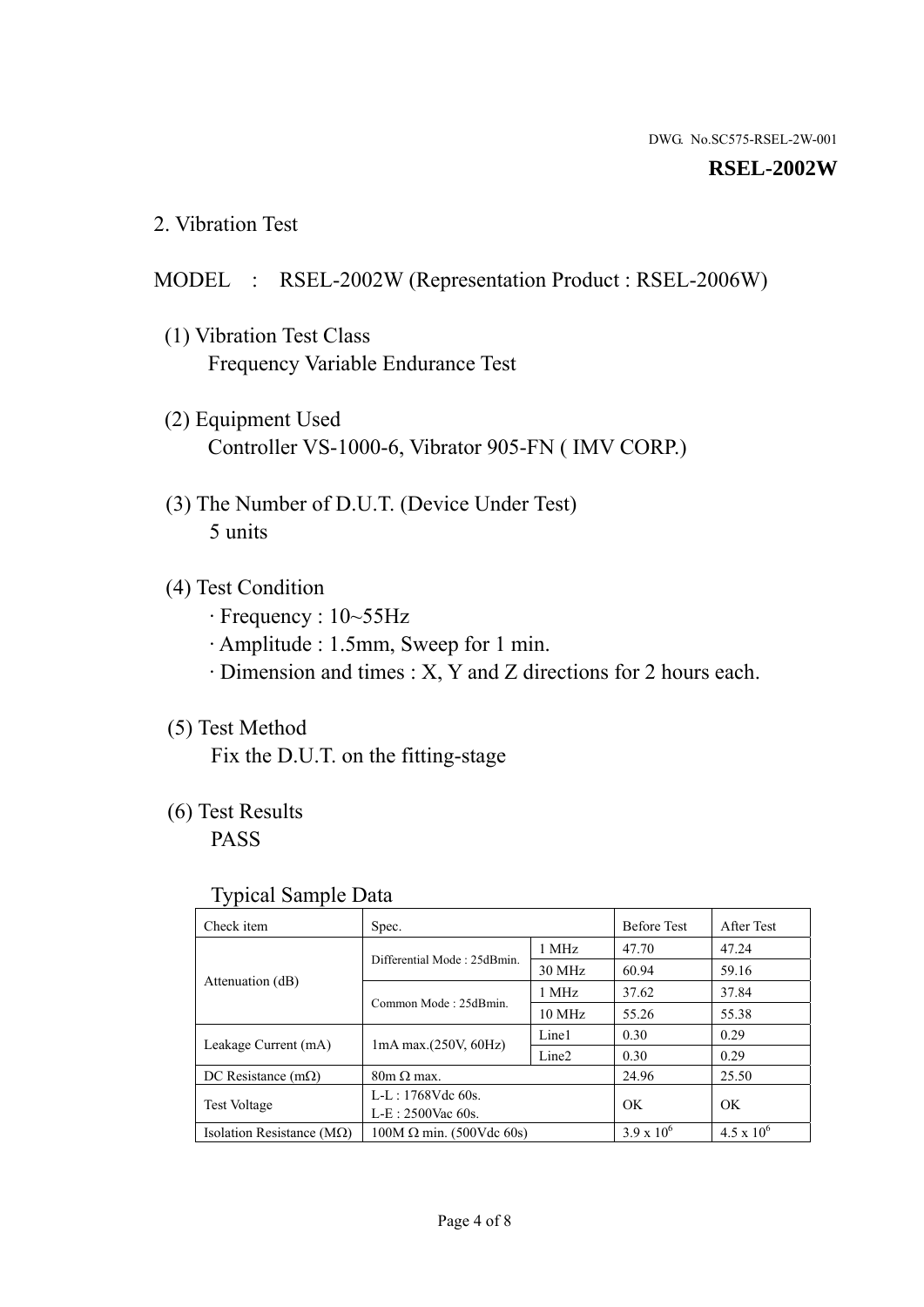1 cycle

30min.

3min.

30min.

3. Heat Cycle Test

# MODEL : RSEL-2002W (Representation Product : RSEL-2006W)

- (1) Equipment Used TEMPERATURE CHAMBER TSA-71H-W (ESPEC CORP.)
- (2) The Number of D.U.T. (Device Under Test) 5 units
- (3) Test Conditions
	- · Ambient Temperature : -25~+85°C · Test Cycles : 100cycles
- (4) Test Method

 Before the test check if there is no abnormal characteristics and put the D.U.T. in the testing chamber. Then test it in the above cycles, After the test is completed leave it for 1 hour at room temperature and check it if there is no abnormal each characteristics.

 $+85$ °C

 $-25^{\circ}$ C

(5) Test Results

PASS

| <b>Typical Sample Data</b> |  |  |
|----------------------------|--|--|
|----------------------------|--|--|

| Check item                    | Spec.                           |                   | <b>Before Test</b>  | After Test          |
|-------------------------------|---------------------------------|-------------------|---------------------|---------------------|
|                               | Differential Mode: 25dBmin.     | 1 MHz             | 47.64               | 47.86               |
|                               |                                 | 30 MHz            | 58.32               | 59.54               |
| Attenuation (dB)              | Common Mode: 25dBmin.           | 1 MHz             | 37.94               | 39.00               |
|                               |                                 | $10 \text{ MHz}$  | 54.52               | 56.02               |
| Leakage Current (mA)          | 1mA max. (250V, 60Hz)           | Line1             | 0.30                | 0.33                |
|                               |                                 | Line <sub>2</sub> | 0.29                | 0.34                |
| DC Resistance $(m\Omega)$     | $80m \Omega$ max.               |                   | 25.54               | 25.18               |
| <b>Test Voltage</b>           | $L-L: 1768Vdc$ 60s.             |                   | OK                  | OK.                 |
|                               | $L-E: 2500$ Vac 60s.            |                   |                     |                     |
| Isolation Resistance ( $MQ$ ) | $100M \Omega$ min. (500Vdc 60s) |                   | $4.9 \times 10^{6}$ | $4.2 \times 10^{6}$ |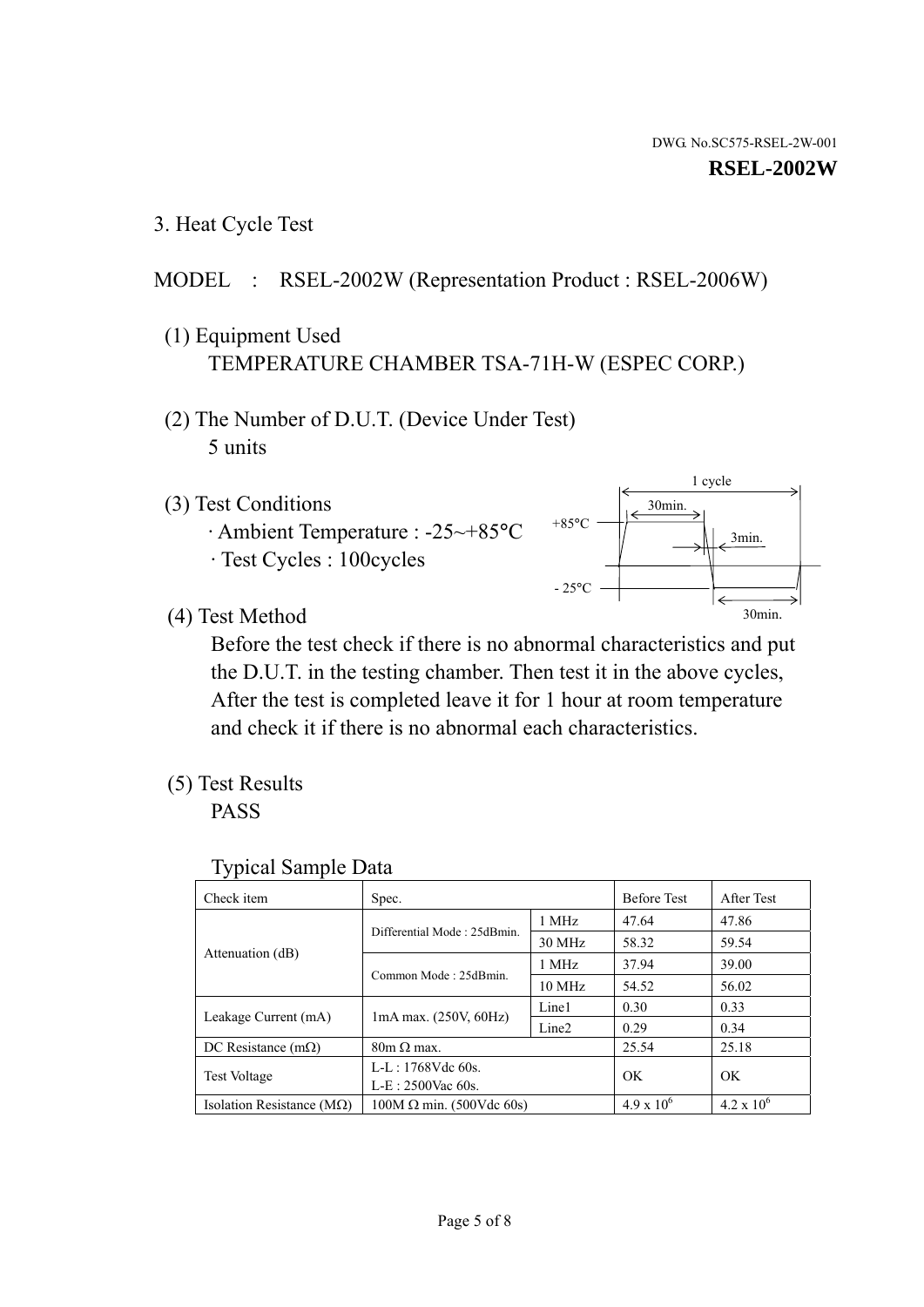4. Humidity Test

# MODEL : RSEL-2002W (Representation Product : RSEL-2006W)

- (1) Equipment Used TEMP. & HUMID. CHAMBER PR-4KT (ESPEC CORP.)
- (2) The Number of D.U.T. (Device Under Test) 5 units

## (3) Test Conditions

- · Ambient Temperature : +40°C
- · Test Time : 500 hours
- · Ambient Humidity : 90~95% RH No Dewdrop

# (4) Test Method

 Before the test check if there is no abnormal characteristics and put the D.U.T. in the testing chamber. Then test it in the above conditions. After the test is completed leave it for 1 hour at room temperature and check it if there is no abnormal each characteristics.

# (5) Test Results

PASS

| ╯┸                            |                                 |                   |                     |                     |
|-------------------------------|---------------------------------|-------------------|---------------------|---------------------|
| Check item                    | Spec.                           |                   | <b>Before Test</b>  | After Test          |
|                               | Differential Mode: 25dBmin.     | 1 MHz             | 47.84               | 45.98               |
|                               |                                 | 30 MHz            | 55.40               | 55.92               |
| Attenuation (dB)              | Common Mode: 25dBmin.           | 1 MHz             | 37.24               | 37.92               |
|                               |                                 | $10 \text{ MHz}$  | 53.44               | 54.30               |
| Leakage Current (mA)          | $1mA$ max. $(250V, 60Hz)$       | Line1             | 0.29                | 0.29                |
|                               |                                 | Line <sub>2</sub> | 0.30                | 0.28                |
| DC Resistance $(m\Omega)$     | $80m \Omega$ max.               |                   | 25.32               | 25.60               |
| <b>Test Voltage</b>           | $L-L: 1768Vdc$ 60s.             |                   | OK                  | OK.                 |
|                               | $L-E: 2500$ Vac 60s.            |                   |                     |                     |
| Isolation Resistance ( $MQ$ ) | $100M \Omega$ min. (500Vdc 60s) |                   | $4.3 \times 10^{6}$ | $4.9 \times 10^{6}$ |

#### Typical Sample Data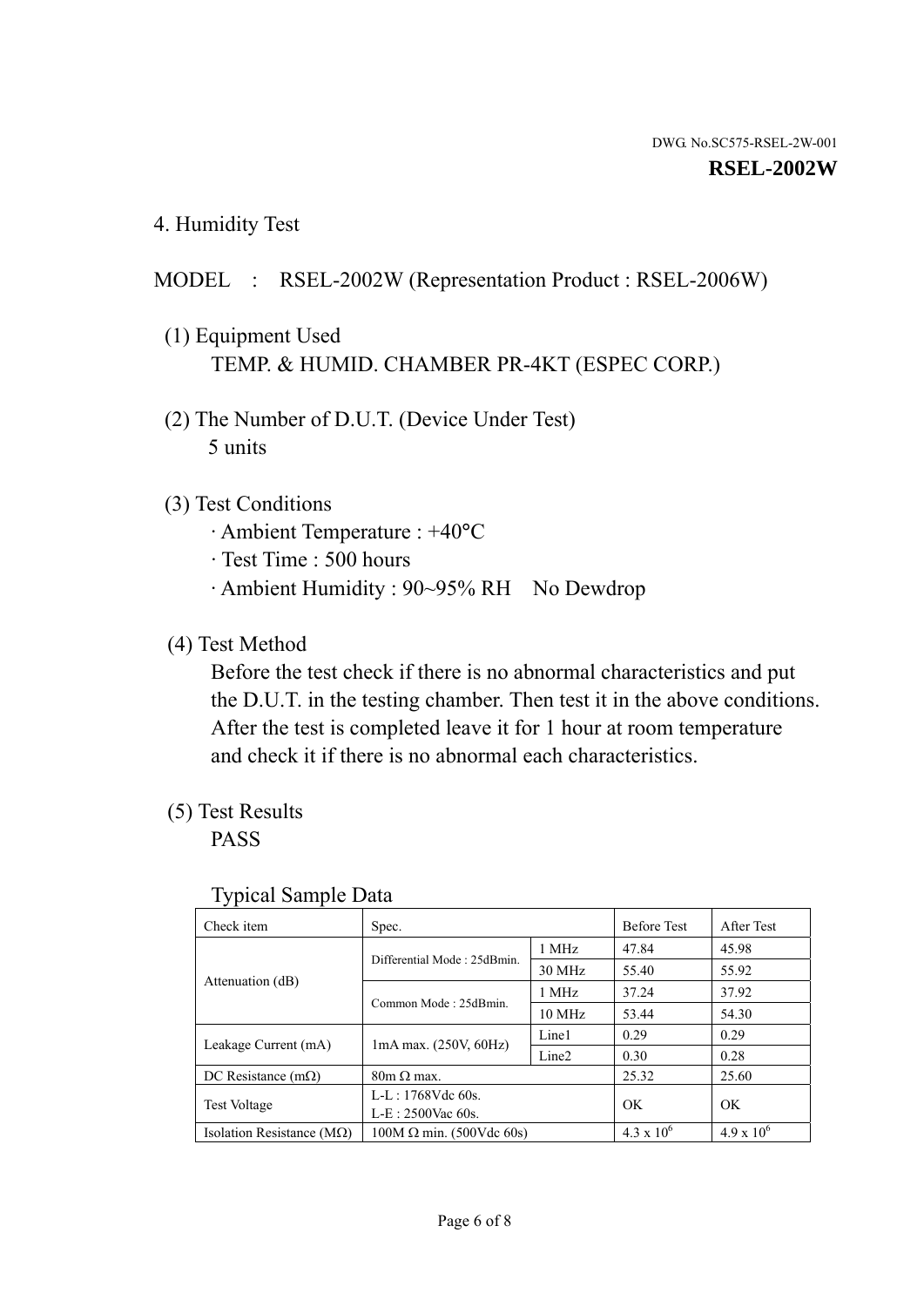5. High Temperature Resistance Test

### MODEL : RSEL-2002W (Representation Product : RSEL-2006W)

- (1) Equipment Used TEMPERATURE CHAMBER PHH-300 ( ESPEC CORP.)
- (2) The Number of D.U.T. (Device Under Test) 5 units
- (3) Test Conditions
	- · Ambient Temperature : +55°C
	- · Test Time : 500 hours
	- · Operating : DC 6A
- (4) Test Method

 Before the test check if there is no abnormal characteristics and put the D.U.T. in the testing chamber. Then test it in the above conditions. After the test is completed leave it for 1 hour at room temperature and check it if there is no abnormal each characteristics.

(5) Test Results

PASS

| ╯┸                                 |                                                         |        |                     |                     |
|------------------------------------|---------------------------------------------------------|--------|---------------------|---------------------|
| Check item                         | Spec.                                                   |        | <b>Before Test</b>  | After Test          |
|                                    | Differential Mode: 25dBmin.                             | 1 MHz  | 47.32               | 47.38               |
|                                    |                                                         | 30 MHz | 55.64               | 57.74               |
| Attenuation (dB)                   | Common Mode: 25dBmin.                                   | 1 MHz  | 37.52               | 38.78               |
|                                    |                                                         | 10 MHz | 54.78               | 56.06               |
| Leakage Current (mA)               | Line1<br>$1mA$ max. $(250V, 60Hz)$<br>Line <sub>2</sub> |        | 0.30                | 0.30                |
|                                    |                                                         |        | 0.31                | 0.31                |
| DC Resistance $(m\Omega)$          | $80m \Omega$ max.                                       |        | 25.10               | 25.44               |
| <b>Test Voltage</b>                | $L-L: 1768Vdc$ 60s.                                     |        | OK                  | OK                  |
|                                    | $L-E: 2500$ Vac 60s.                                    |        |                     |                     |
| Isolation Resistance ( $M\Omega$ ) | $100M \Omega$ min. (500Vdc 60s)                         |        | $4.4 \times 10^{6}$ | $5.1 \times 10^{6}$ |

#### Typical Sample Data